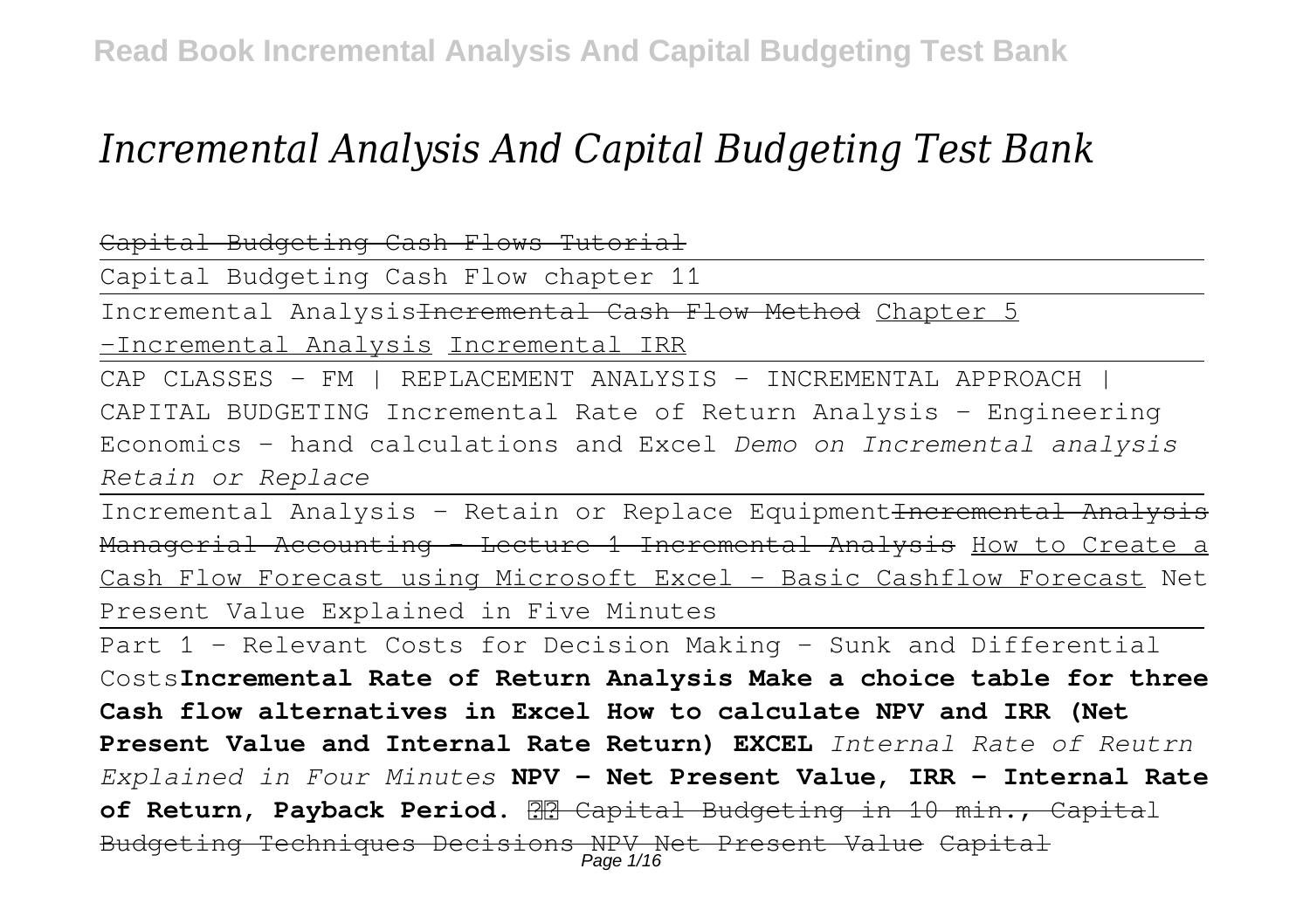#### Budgeting: Net Present Value (NPV) Retain or Replace

Replacement Decision|capital Budgeting|Making Asset Replacement Decision in Financial Management*Cash Flow Estimation Part 1* Introduction to Capital Budgeting Cash Flow Computation in Capital Budgeting Replacement Example--- Capital Budgeting Module FUNDAMENTALS OF CAPITAL BUDGETING (CORPORATE FINANCE-S2-2020)Level I CFA CF: Capital Budgeting-Lecture 1 #2 Capital Budgeting (Replacement Problems) ~ Financial Management [For B.Com/M.Com/CA/CS/CMA] *Incremental Analysis And Capital Budgeting* a. Incremental analysis might also be referred to as differential analysis. b. Incremental analysis is the same as CVP analysis. c. Incremental analysis is useful in making decisions. d. Incremental analysis focuses on decisions that involve a choice among alternative courses of action. 49. Incremental analysis would not be appropriate for

*Multiple choice questions -incremental analysis and ...* 22. Capital budgeting decisions usually involve large investments and can have a significant impact on a company's future profitability. 23. The annual rate of return technique requires dividing a project's annual cash inflows by the economic life of the project. 24. A hurdle rate is the rate of return set by applying ideal standards.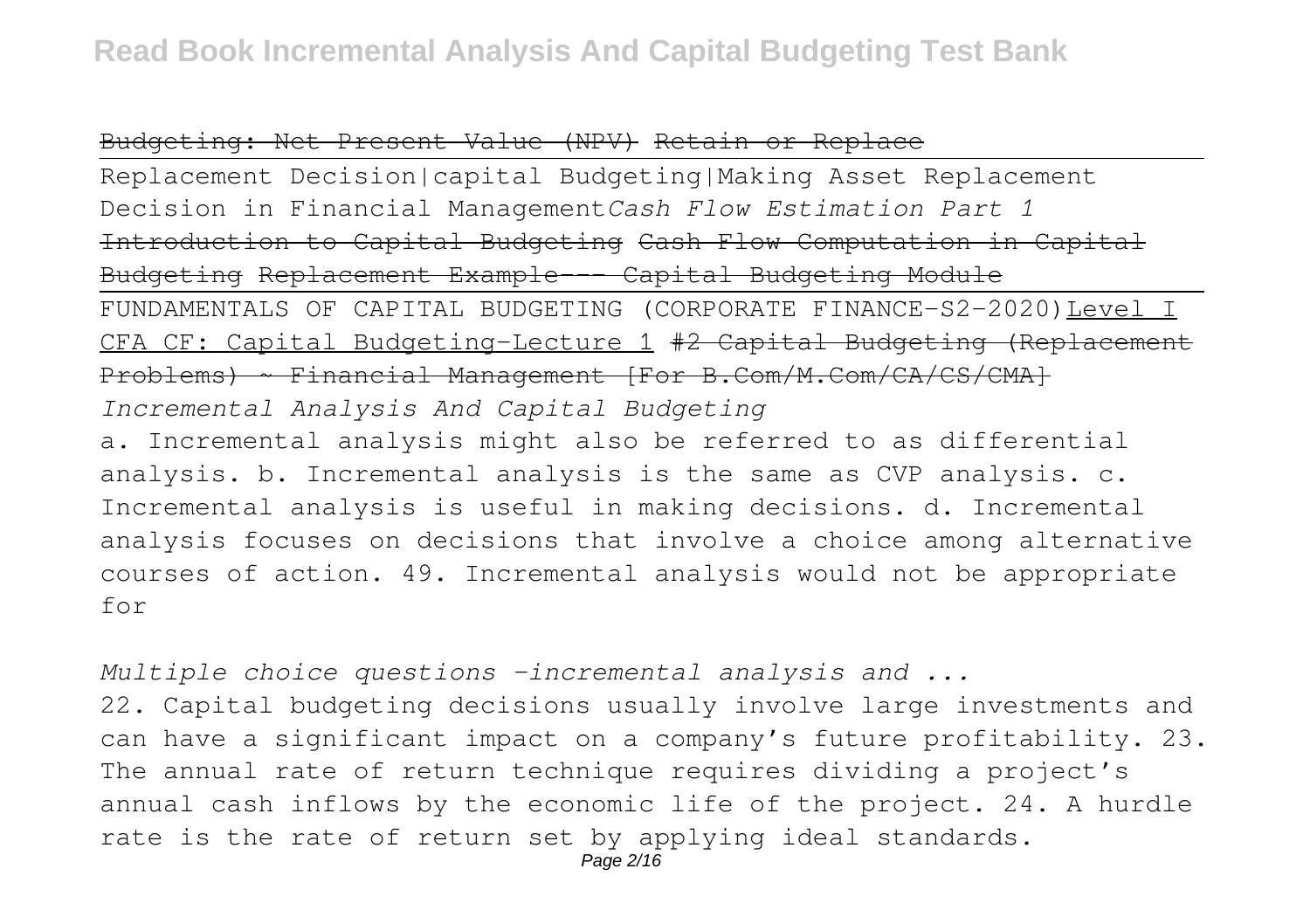*Incremental analysis and capital budgeting - Academic Pals* 22. Capital budgeting decisions usually involve large investments and can have a significant impact on a company's future profitability. 23. The annual rate of return technique requires dividing a project's annual cash inflows by the economic life of the project. 24. A hurdle rate is the rate of return set by applying ideal standards.

*Incremental analysis and capital budgeting - Assignment Press* The incremental analysis shows that net income will increase from \$24,000 to \$118,000 over the four years with the new machine, which results in a 32.78% annual rate of return. The payback period of 2.42 years meets management's minimum requirement of three years.

*CHAPTER 26. Incremental Analysis and Capital Budgeting ...* 22. Capital budgeting decisions usually involve large investments and can have a significant . impact on a company's future profitability. 23. The annual rate of return technique requires dividing a project's annual cash inflows by . the economic life of the project. 24. A hurdle rate is the rate of return set by applying ideal standards. 25.

*Incremental Analysis and Capital Budgeting | Assignment Essays*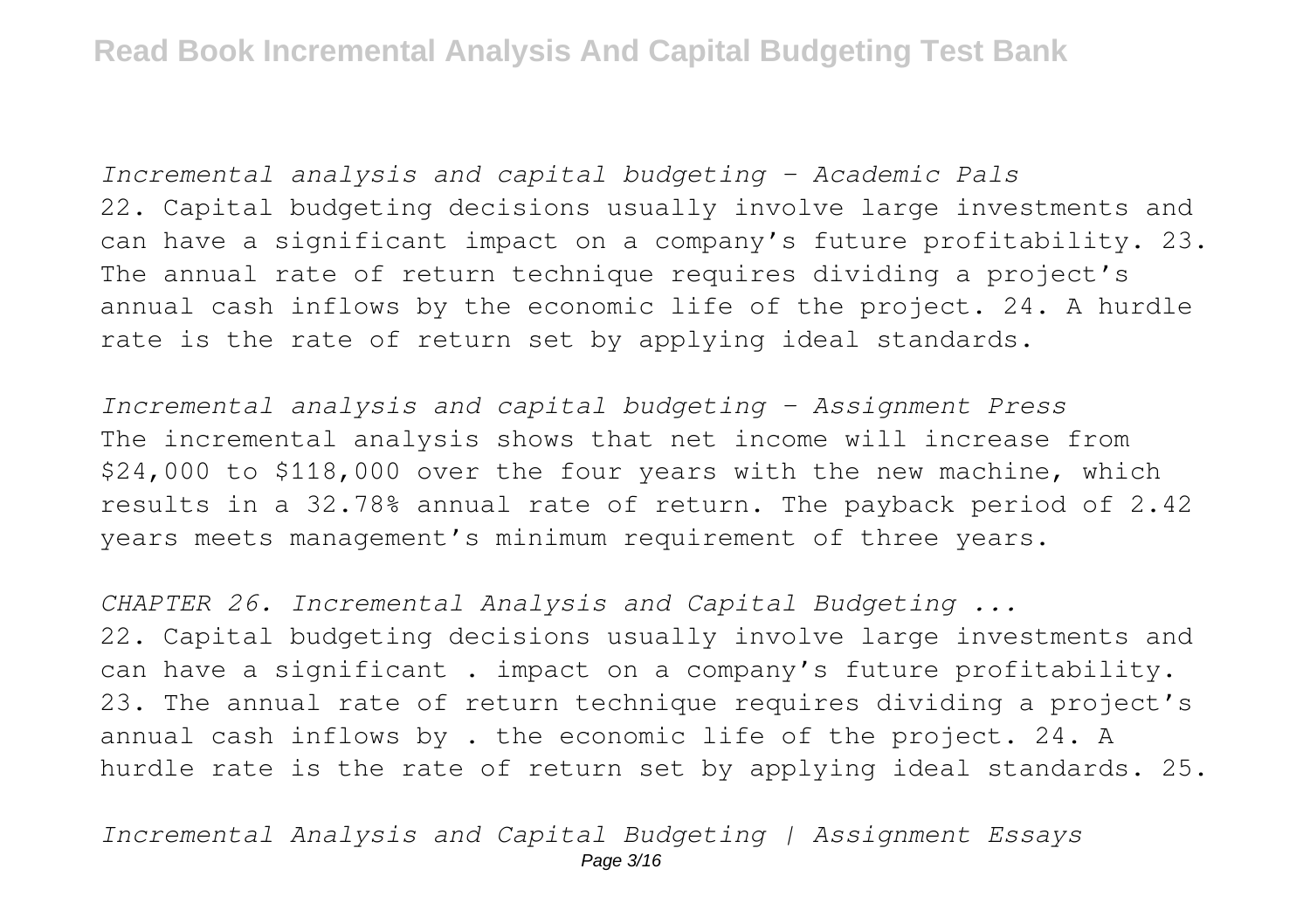Incremental Analysis And Capital Budgeting Test Bank ... June 22nd, 2018 - To Obtain Bank Financing In Capital Budgeting Decisions Short Term Finance Is An Analysis Of Decisions That Affect Current Assets And Current' 'syllabi – icsaz june 21st, 2018 - visit the post for more part two institute of business and accounting studies curriculum ...

*Incremental Analysis And Capital Budgeting Test Bank* 1. An important step in management's decision-making process is to determine and evaluate. possible courses of action. 2. In making decisions, management ordinarily considers both financial and nonfinancial. information. 3. In incremental analysis, total variable costs will always change under alternative courses.

*Incremental analysis and capital budgeting - MyHomeworkWriters* financial data relevant to the decision are the data that would vary in the future among the possible alternatives. the process used to identify the financial data that change under alternative courses of action is called incremental analysis. Sometimes both costs and revenues will vary, and in other cases, only costs or revenues will vary.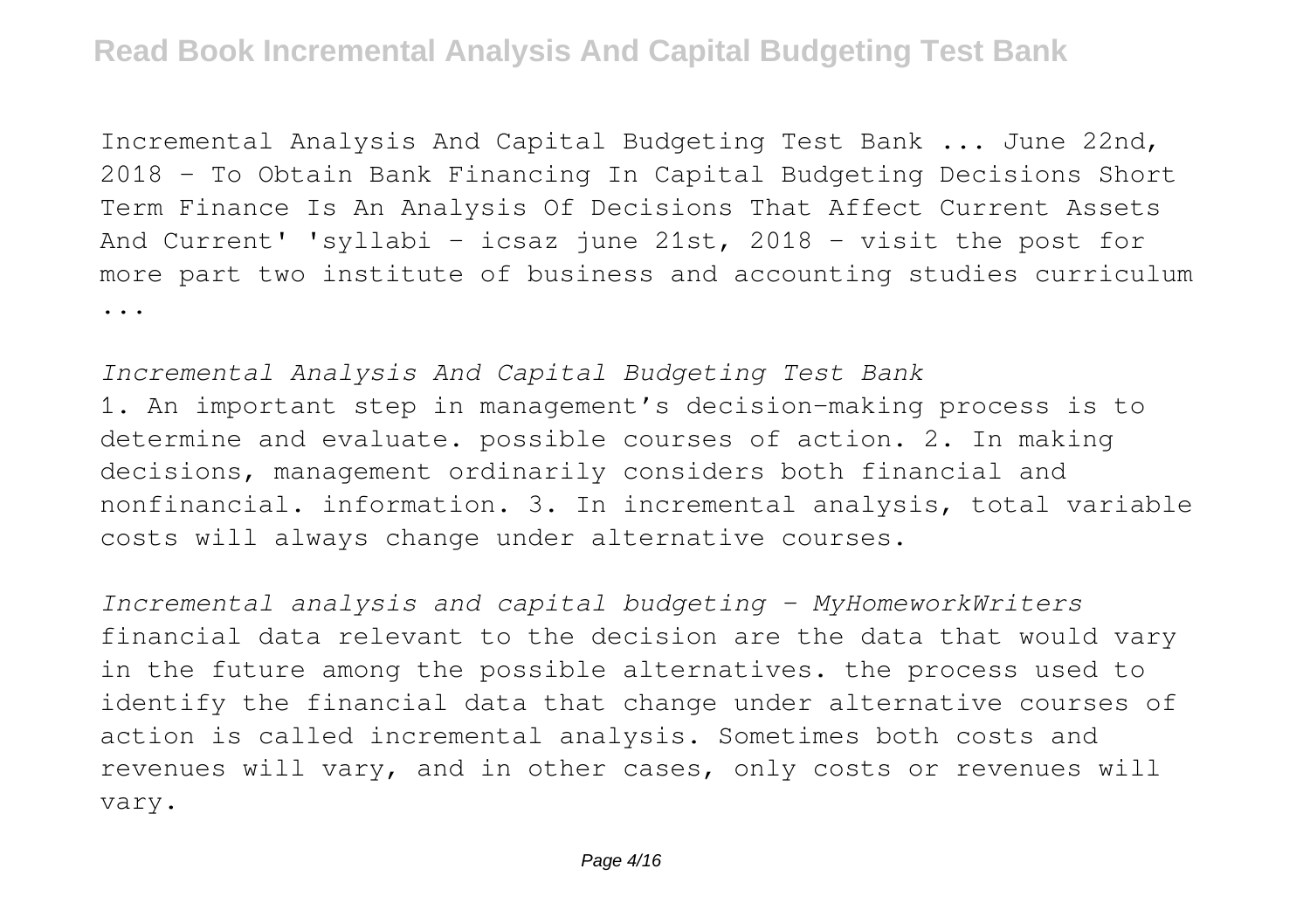*Chapter 26- Incremental Analysis and Capital Budgeting ...* Incremental analysis is a decision-making technique used in business to determine the true cost difference between alternatives. Also called the relevant cost approach, marginal analysis, or...

#### *Incremental Analysis Definition*

Incremental cash flows are the net additional cash flows generated by a company by undertaking a project. Capital budgeting decisions are based on comparison of a project's initial investment outlay to the future incremental cash flows of the project and its terminal cash flow. Incremental cash flows are estimated by comparing the company's net cash flows if the project is accepted and its cash flows if the project is not accepted.

*Incremental Cash Flows | Definition | Examples* Incremental Analysis and Capital Budgeting. 68. Each of the following is a disadvantage of buying rather than making a component of a company's product except that. a. quality control specifications may not be met. b. the outside supplier ...

*Solved > 26 - 1 Incremental Analysis and Capital Budgeting ...* A capital budget is a list of all projects that a company plans to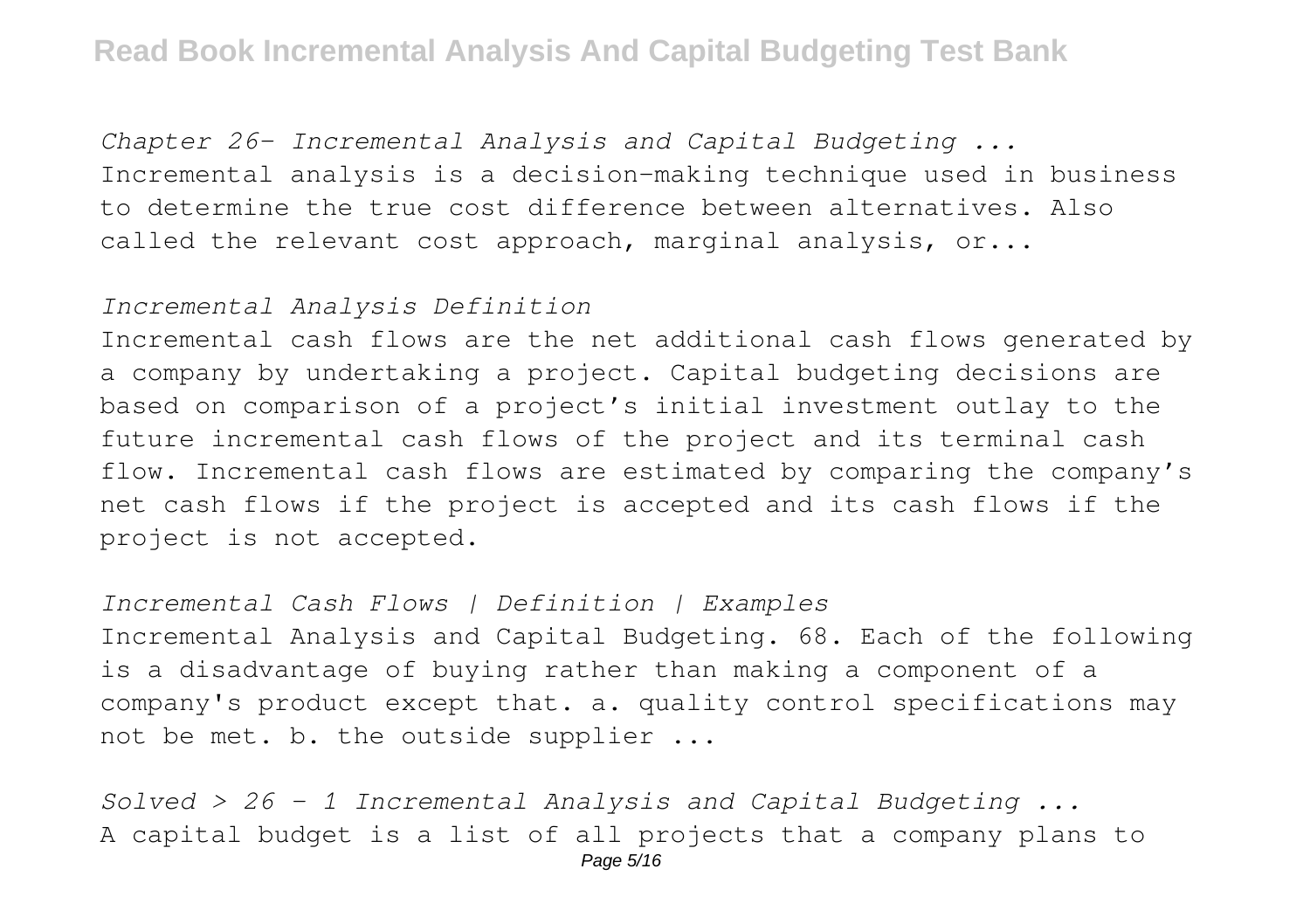undertake during the next period. We use the NPV rule to evaluate capital budgeting decisions, making decisions that maximize NPV. When deciding to accept or reject a project, we accept projects with a positive NPV. The incremental earnings of a project comprise the amount by which the project is expected to change the firm's earnings.,p>.

## *Chapter 7: Fundamentals of Capital Budgeting*

MULTIPLE CHOICE QUESTIONS -Incremental Analysis And Capital Budgeting Uncategorized. 38. A major accounting contribution to the managerial decision-making process in evaluating . possible courses of action is to . a. assign responsibility for the decision.

#### *MULTIPLE CHOICE QUESTIONS -Incremental Analysis And ...*

The accounting rate of Return technique of capital budgeting measures the annual average rate of return over the assets life. Let see through this below example. Let see through this below example. XYZ limited company planning to buy some new production equipment, which costs \$240,000, but the company has unequal net cash inflows during its life, as shown in the table, and \$30,000 residual ...

*Capital Budgeting Examples | Top 5 Capital Budgeting ...*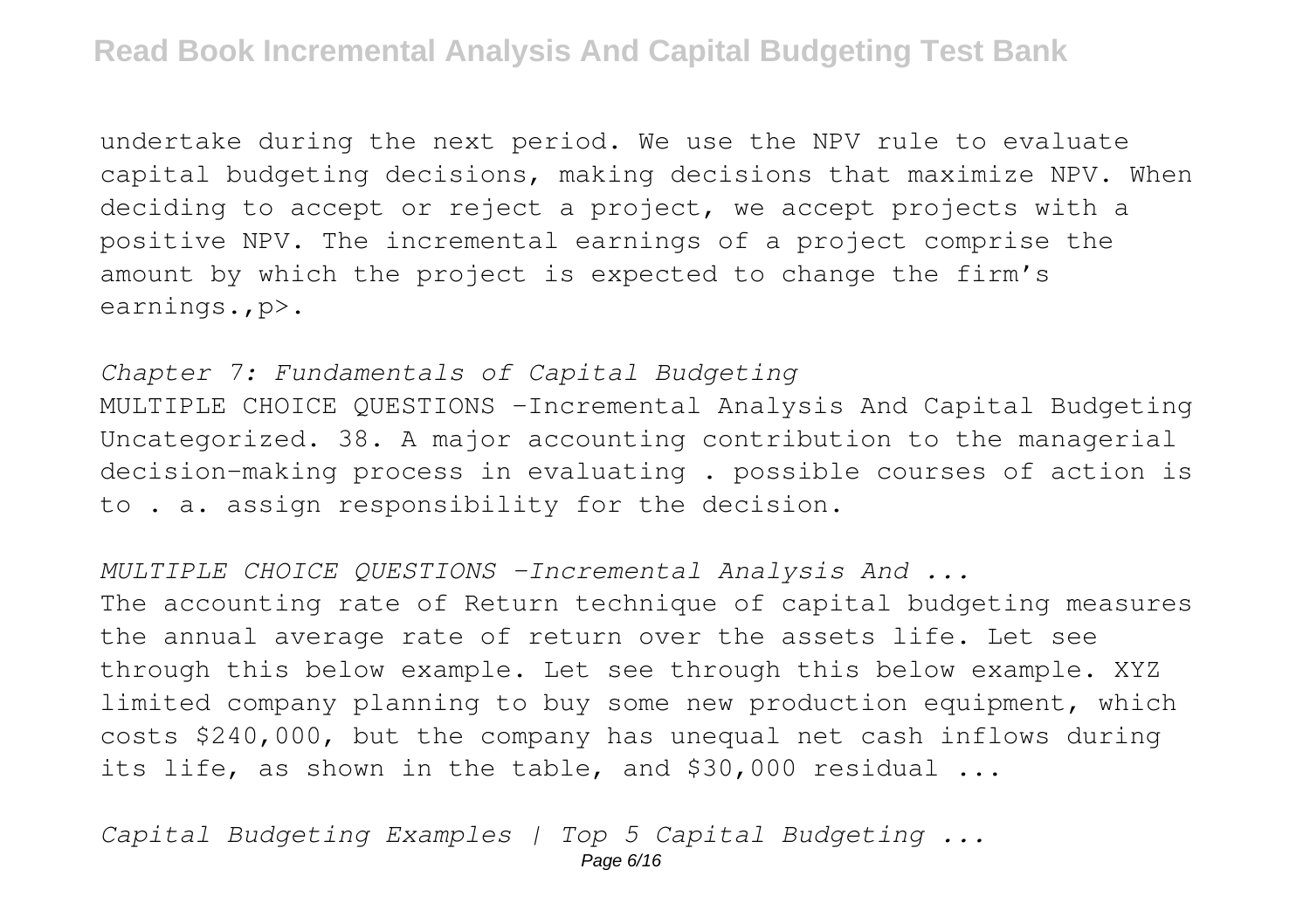Incremental budgeting is a method where the executives prepare the current year's budget by making changes in the past year's budget. The changes are in the form of addition or reduction of expenses to last year's budget. In Incremental budgeting, the starting point for preparing a budget is the prior period's budget.

*Budgeting | What is Budget, Types , Choose Best Techniques ...* Only incremental cash flows are relevant to the capital budgeting process, while sunk costs Sunk Cost A sunk cost is a cost that has already occurred and cannot be recovered by any means. Sunk costs are independent of any event and should not be considered when making investment or project decisions. should be ignored.

*Capital Budgeting Best Practices - Learn How to Evaluate ...* Incremental budgeting takes last year's actual figures and adds or subtracts a percentage to obtain the current year's budget. It is the most common method of budgeting because it is simple and easy to understand. Incremental budgeting is appropriate to use if the primary cost drivers do not change from year to year.

*Types of Budgets - The Four Most Common Budgeting Methods* Cash flows be calculated in incremental terms. All costs and benefits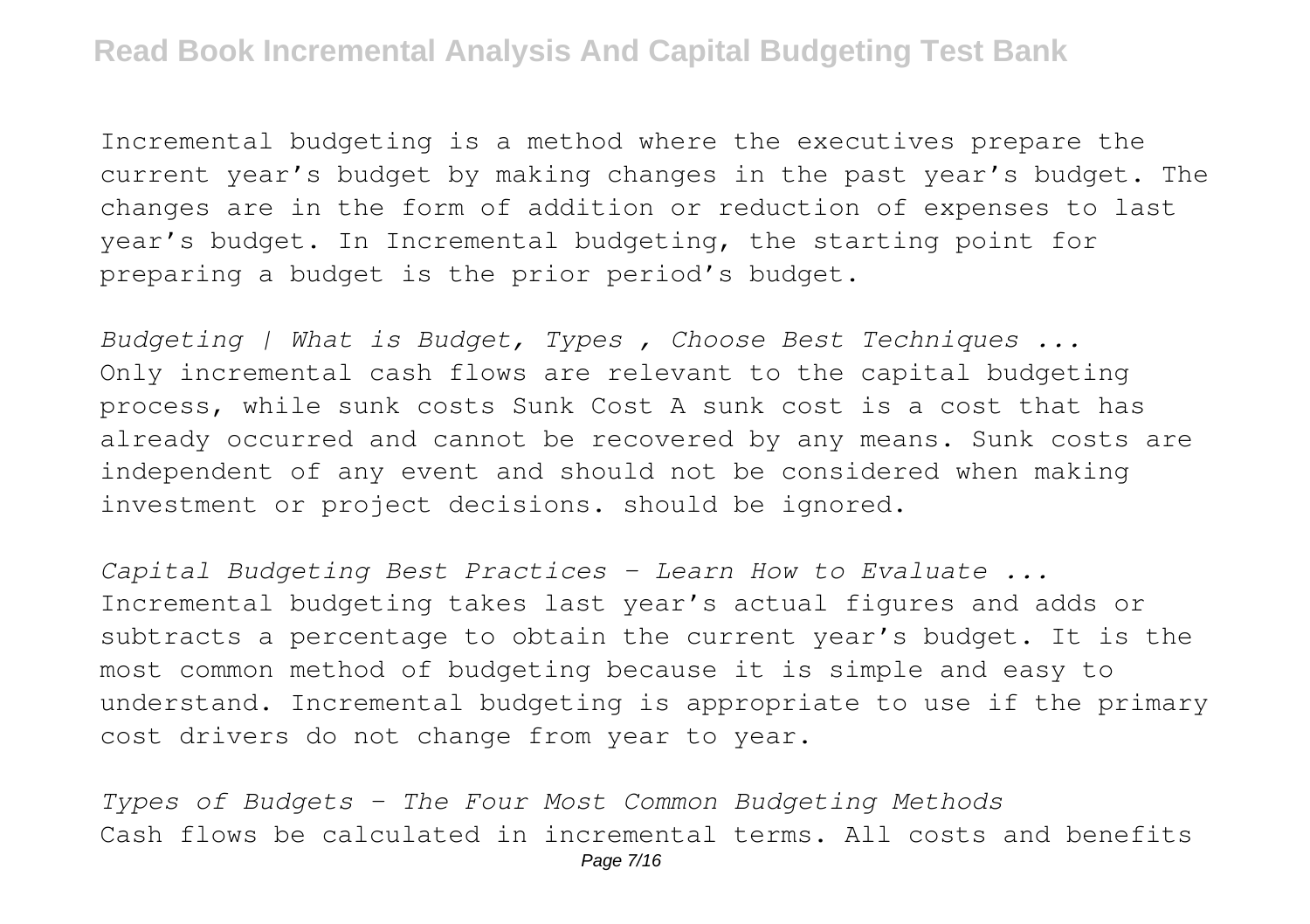are measured on cash basis. All accrued costs and revenues be incorporated. All benefits are measured on after-tax basis. Evaluation of Capital Budgeting Proposals is based on Cash Flows because: Cash Flows are easy to calculate.

# *Capital Budgeting - MCQ-Adda*

Read Online Incremental Analysis And Capital Budgeting Test Bankbudget. It is the most common method of budgeting because it is simple and easy to understand. Incremental budgeting is appropriate to use if the primary cost drivers. Types of Budgets - The Four Most Common Budgeting Methods

| Capital Budgeting Cash Flows Tutorial                                  |
|------------------------------------------------------------------------|
| Capital Budgeting Cash Flow chapter 11                                 |
| Incremental Analysis <del>Incremental Cash Flow Method</del> Chapter 5 |
| -Incremental Analysis Incremental IRR                                  |
| CAP CLASSES - FM   REPLACEMENT ANALYSIS - INCREMENTAL APPROACH         |
| CAPITAL BUDGETING Incremental Rate of Return Analysis - Engineering    |
| Economics - hand calculations and Excel Demo on Incremental analysis   |
| Retain or Replace                                                      |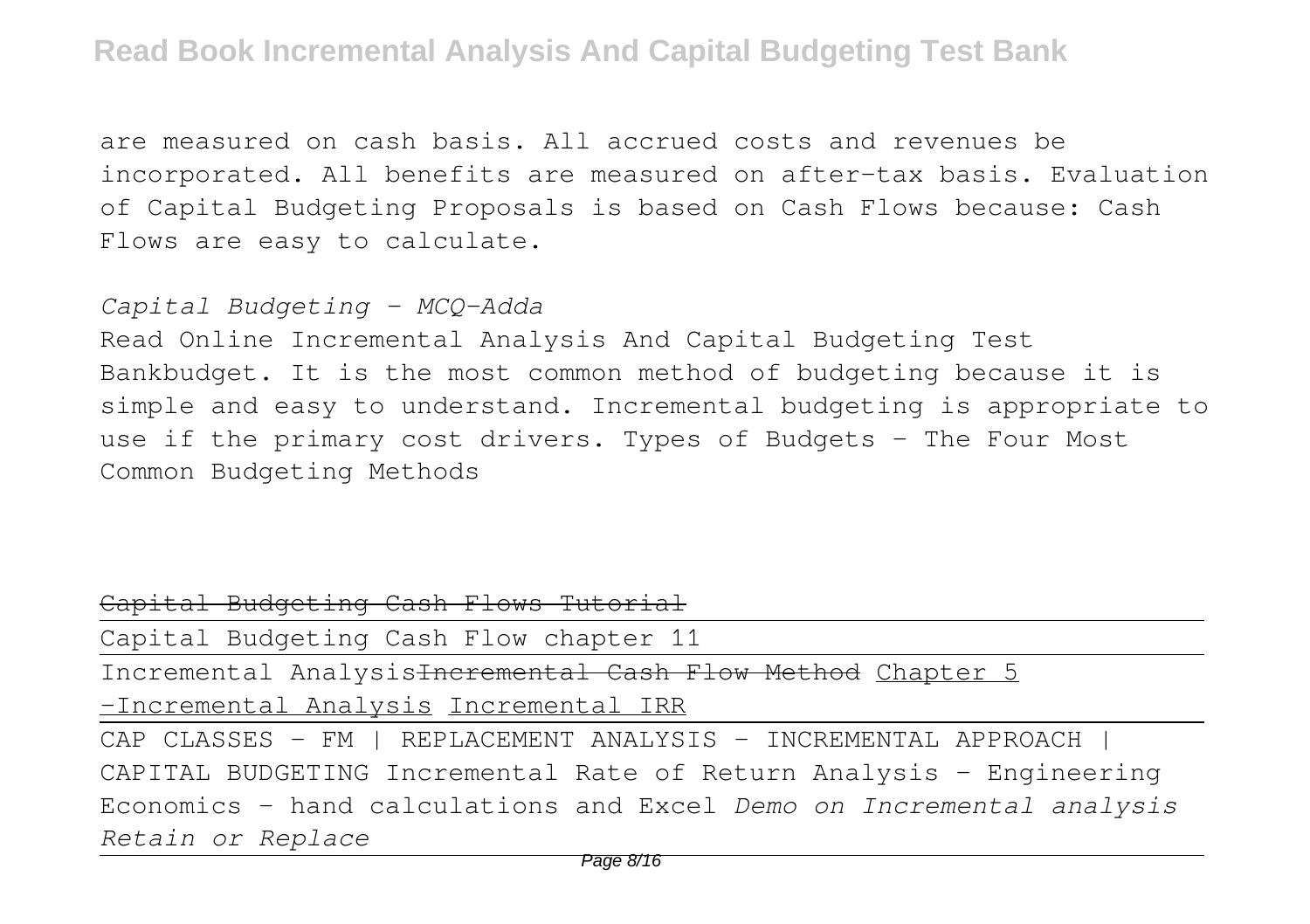Incremental Analysis - Retain or Replace Equipment Heremental Analysis Managerial Accounting - Lecture 1 Incremental Analysis How to Create a Cash Flow Forecast using Microsoft Excel - Basic Cashflow Forecast Net Present Value Explained in Five Minutes

Part 1 - Relevant Costs for Decision Making - Sunk and Differential Costs**Incremental Rate of Return Analysis Make a choice table for three Cash flow alternatives in Excel How to calculate NPV and IRR (Net Present Value and Internal Rate Return) EXCEL** *Internal Rate of Reutrn Explained in Four Minutes* **NPV - Net Present Value, IRR - Internal Rate** of Return, Payback Period. **22 Capital Budgeting in 10 min., Capital** Budgeting Techniques Decisions NPV Net Present Value Capital Budgeting: Net Present Value (NPV) Retain or Replace

Replacement Decision|capital Budgeting|Making Asset Replacement Decision in Financial Management*Cash Flow Estimation Part 1* Introduction to Capital Budgeting Cash Flow Computation in Capital Budgeting Replacement Example--- Capital Budgeting Module

FUNDAMENTALS OF CAPITAL BUDGETING (CORPORATE FINANCE-S2-2020)Level I CFA CF: Capital Budgeting-Lecture 1 #2 Capital Budgeting (Replacement Problems) ~ Financial Management [For B.Com/M.Com/CA/CS/CMA] *Incremental Analysis And Capital Budgeting*

a. Incremental analysis might also be referred to as differential analysis. b. Incremental analysis is the same as CVP analysis. c. Page 9/16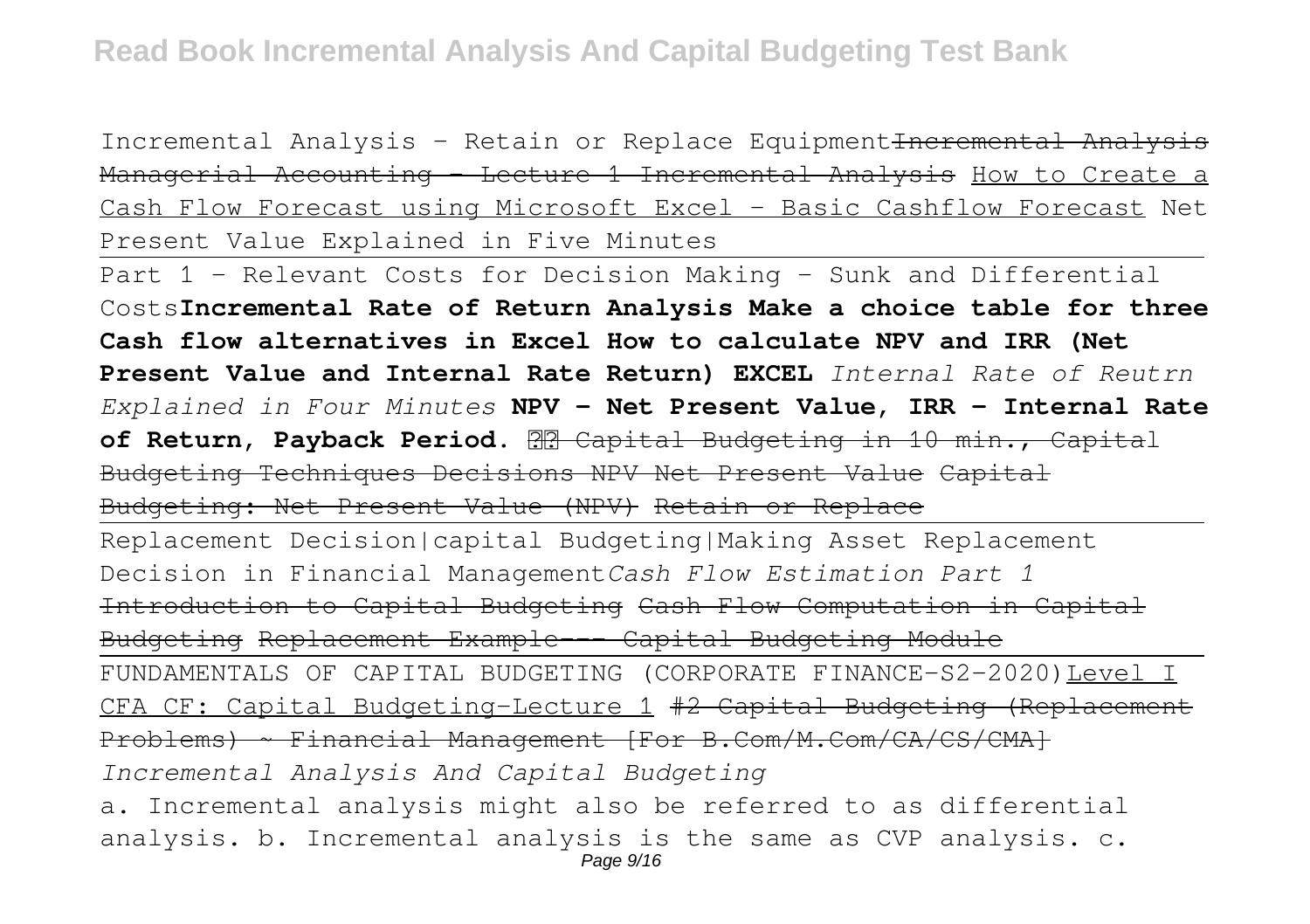Incremental analysis is useful in making decisions. d. Incremental analysis focuses on decisions that involve a choice among alternative courses of action. 49. Incremental analysis would not be appropriate for

*Multiple choice questions -incremental analysis and ...* 22. Capital budgeting decisions usually involve large investments and can have a significant impact on a company's future profitability. 23. The annual rate of return technique requires dividing a project's annual cash inflows by the economic life of the project. 24. A hurdle rate is the rate of return set by applying ideal standards.

*Incremental analysis and capital budgeting - Academic Pals* 22. Capital budgeting decisions usually involve large investments and can have a significant impact on a company's future profitability. 23. The annual rate of return technique requires dividing a project's annual cash inflows by the economic life of the project. 24. A hurdle rate is the rate of return set by applying ideal standards.

*Incremental analysis and capital budgeting - Assignment Press* The incremental analysis shows that net income will increase from \$24,000 to \$118,000 over the four years with the new machine, which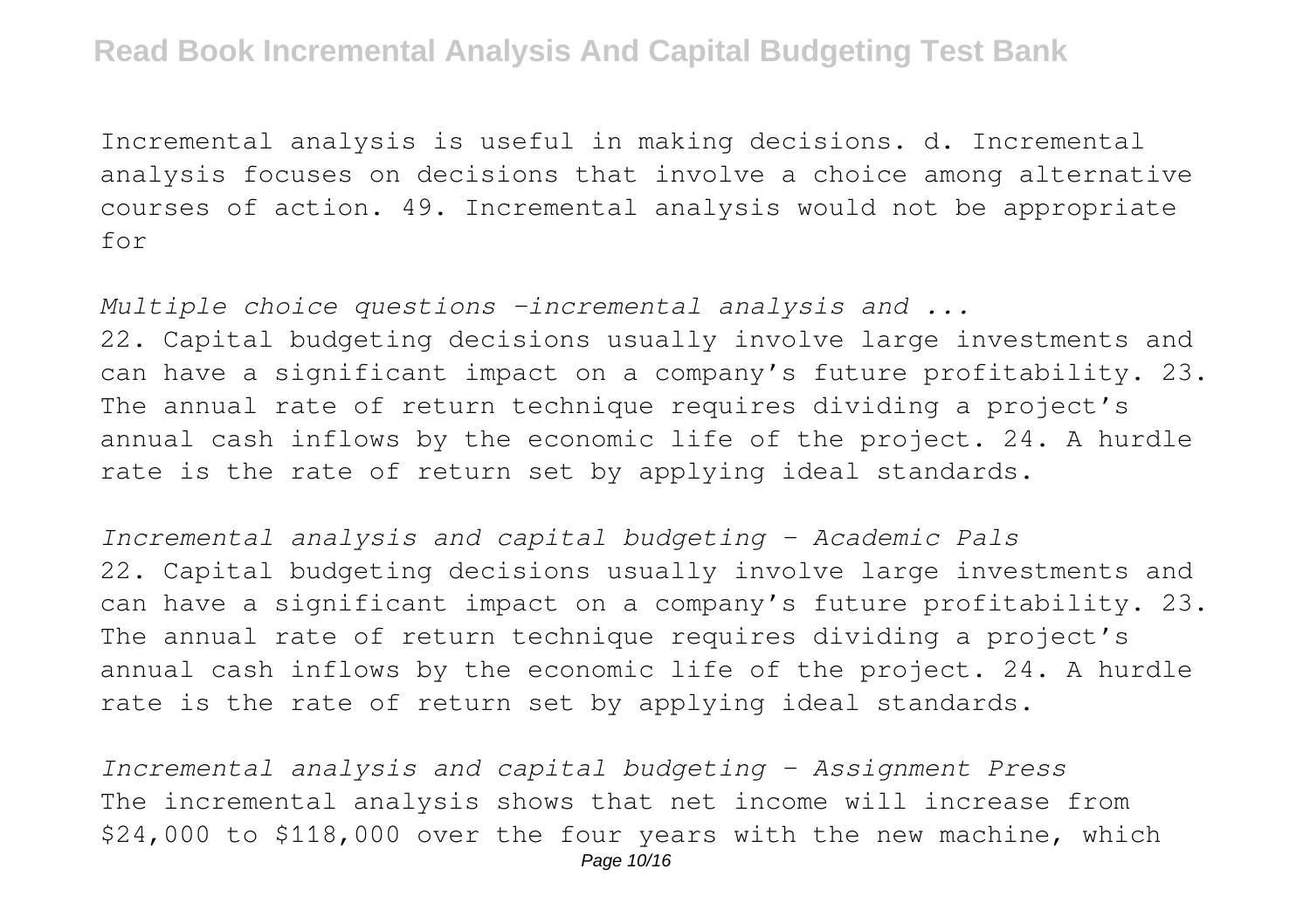results in a 32.78% annual rate of return. The payback period of 2.42 years meets management's minimum requirement of three years.

*CHAPTER 26. Incremental Analysis and Capital Budgeting ...* 22. Capital budgeting decisions usually involve large investments and can have a significant . impact on a company's future profitability. 23. The annual rate of return technique requires dividing a project's annual cash inflows by . the economic life of the project. 24. A hurdle rate is the rate of return set by applying ideal standards. 25.

*Incremental Analysis and Capital Budgeting | Assignment Essays* Incremental Analysis And Capital Budgeting Test Bank ... June 22nd, 2018 - To Obtain Bank Financing In Capital Budgeting Decisions Short Term Finance Is An Analysis Of Decisions That Affect Current Assets And Current' 'syllabi – icsaz june 21st, 2018 - visit the post for more part two institute of business and accounting studies curriculum ...

*Incremental Analysis And Capital Budgeting Test Bank* 1. An important step in management's decision-making process is to determine and evaluate. possible courses of action. 2. In making decisions, management ordinarily considers both financial and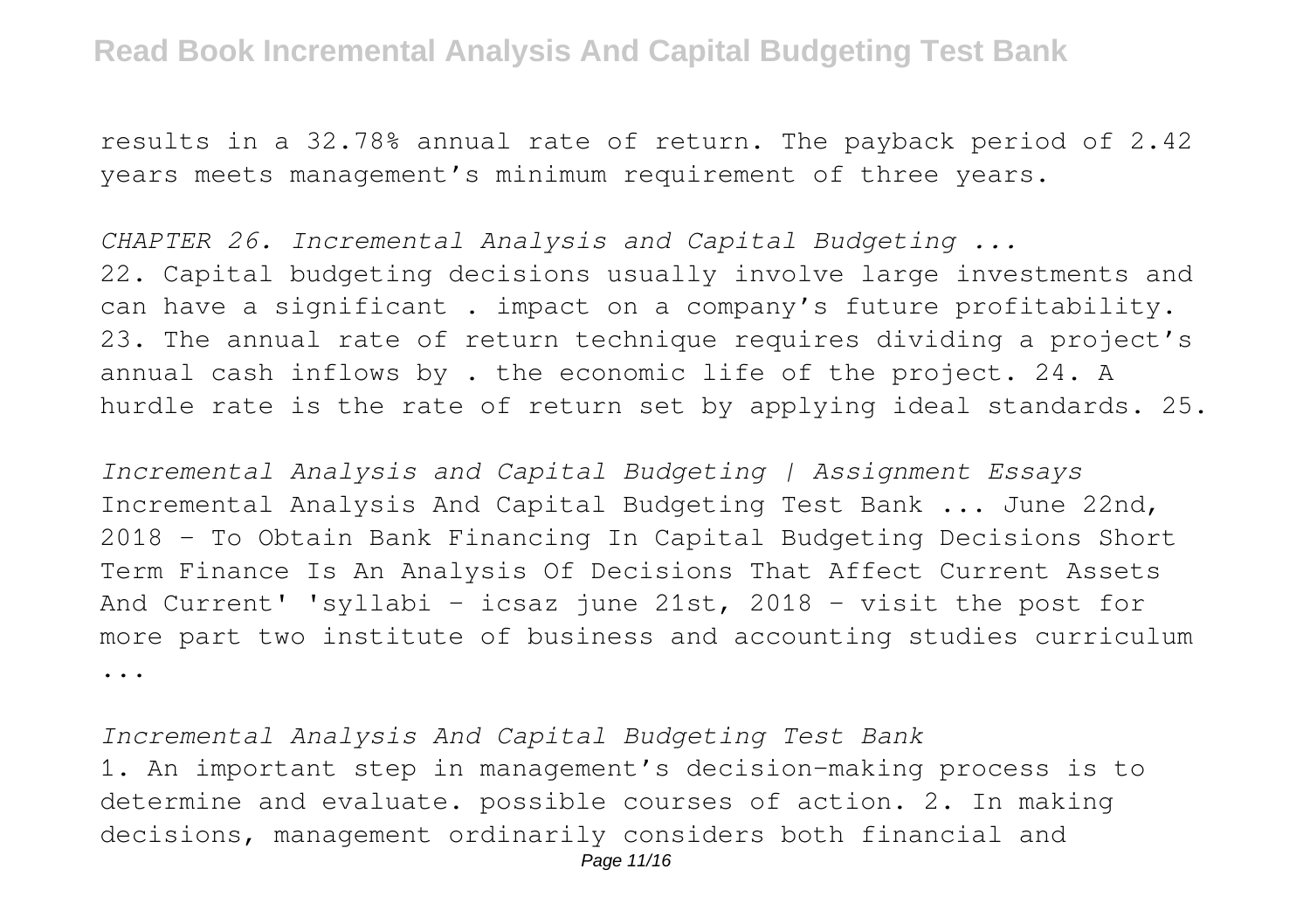nonfinancial. information. 3. In incremental analysis, total variable costs will always change under alternative courses.

*Incremental analysis and capital budgeting - MyHomeworkWriters* financial data relevant to the decision are the data that would vary in the future among the possible alternatives. the process used to identify the financial data that change under alternative courses of action is called incremental analysis. Sometimes both costs and revenues will vary, and in other cases, only costs or revenues will vary.

*Chapter 26- Incremental Analysis and Capital Budgeting ...* Incremental analysis is a decision-making technique used in business to determine the true cost difference between alternatives. Also called the relevant cost approach, marginal analysis, or...

## *Incremental Analysis Definition*

Incremental cash flows are the net additional cash flows generated by a company by undertaking a project. Capital budgeting decisions are based on comparison of a project's initial investment outlay to the future incremental cash flows of the project and its terminal cash flow. Incremental cash flows are estimated by comparing the company's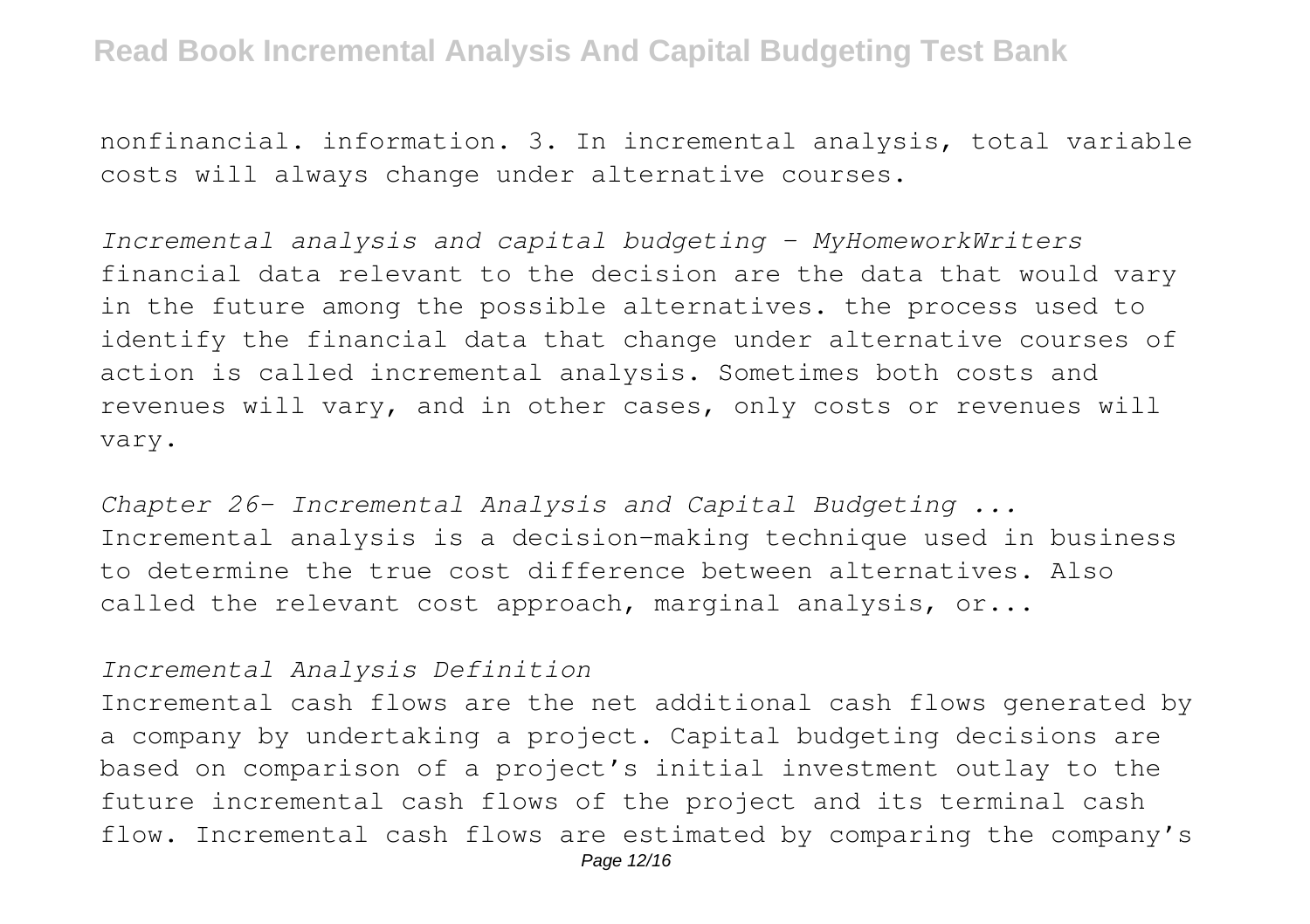net cash flows if the project is accepted and its cash flows if the project is not accepted.

*Incremental Cash Flows | Definition | Examples* Incremental Analysis and Capital Budgeting. 68. Each of the following is a disadvantage of buying rather than making a component of a company's product except that. a. quality control specifications may not be met. b. the outside supplier ...

*Solved > 26 - 1 Incremental Analysis and Capital Budgeting ...* A capital budget is a list of all projects that a company plans to undertake during the next period. We use the NPV rule to evaluate capital budgeting decisions, making decisions that maximize NPV. When deciding to accept or reject a project, we accept projects with a positive NPV. The incremental earnings of a project comprise the amount by which the project is expected to change the firm's earnings.,p>.

*Chapter 7: Fundamentals of Capital Budgeting* MULTIPLE CHOICE QUESTIONS -Incremental Analysis And Capital Budgeting Uncategorized. 38. A major accounting contribution to the managerial decision-making process in evaluating . possible courses of action is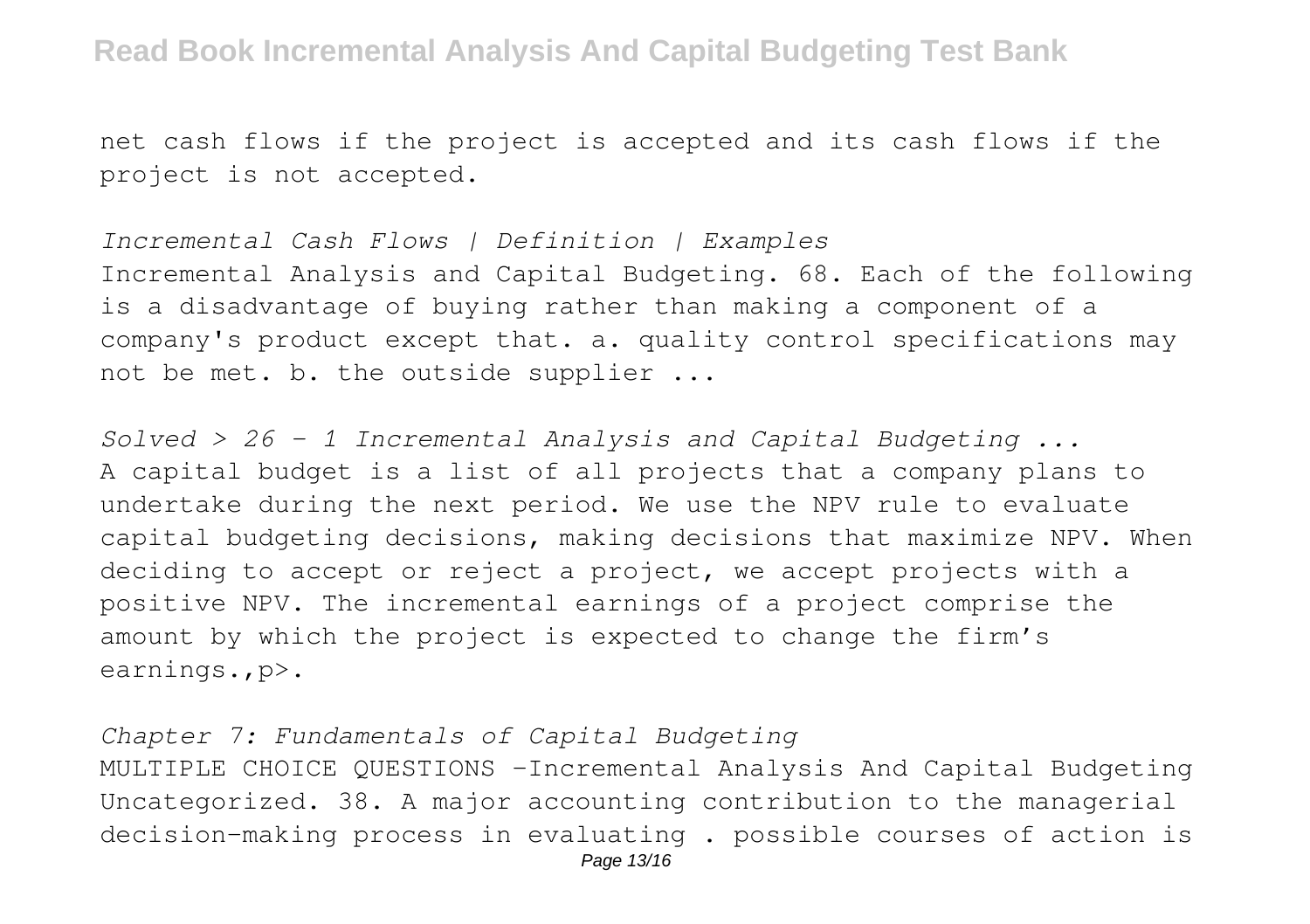to . a. assign responsibility for the decision.

*MULTIPLE CHOICE QUESTIONS -Incremental Analysis And ...* The accounting rate of Return technique of capital budgeting measures the annual average rate of return over the assets life. Let see through this below example. Let see through this below example. XYZ limited company planning to buy some new production equipment, which costs \$240,000, but the company has unequal net cash inflows during its life, as shown in the table, and \$30,000 residual ...

*Capital Budgeting Examples | Top 5 Capital Budgeting ...* Incremental budgeting is a method where the executives prepare the current year's budget by making changes in the past year's budget. The changes are in the form of addition or reduction of expenses to last year's budget. In Incremental budgeting, the starting point for preparing a budget is the prior period's budget.

*Budgeting | What is Budget, Types , Choose Best Techniques ...* Only incremental cash flows are relevant to the capital budgeting process, while sunk costs Sunk Cost A sunk cost is a cost that has already occurred and cannot be recovered by any means. Sunk costs are independent of any event and should not be considered when making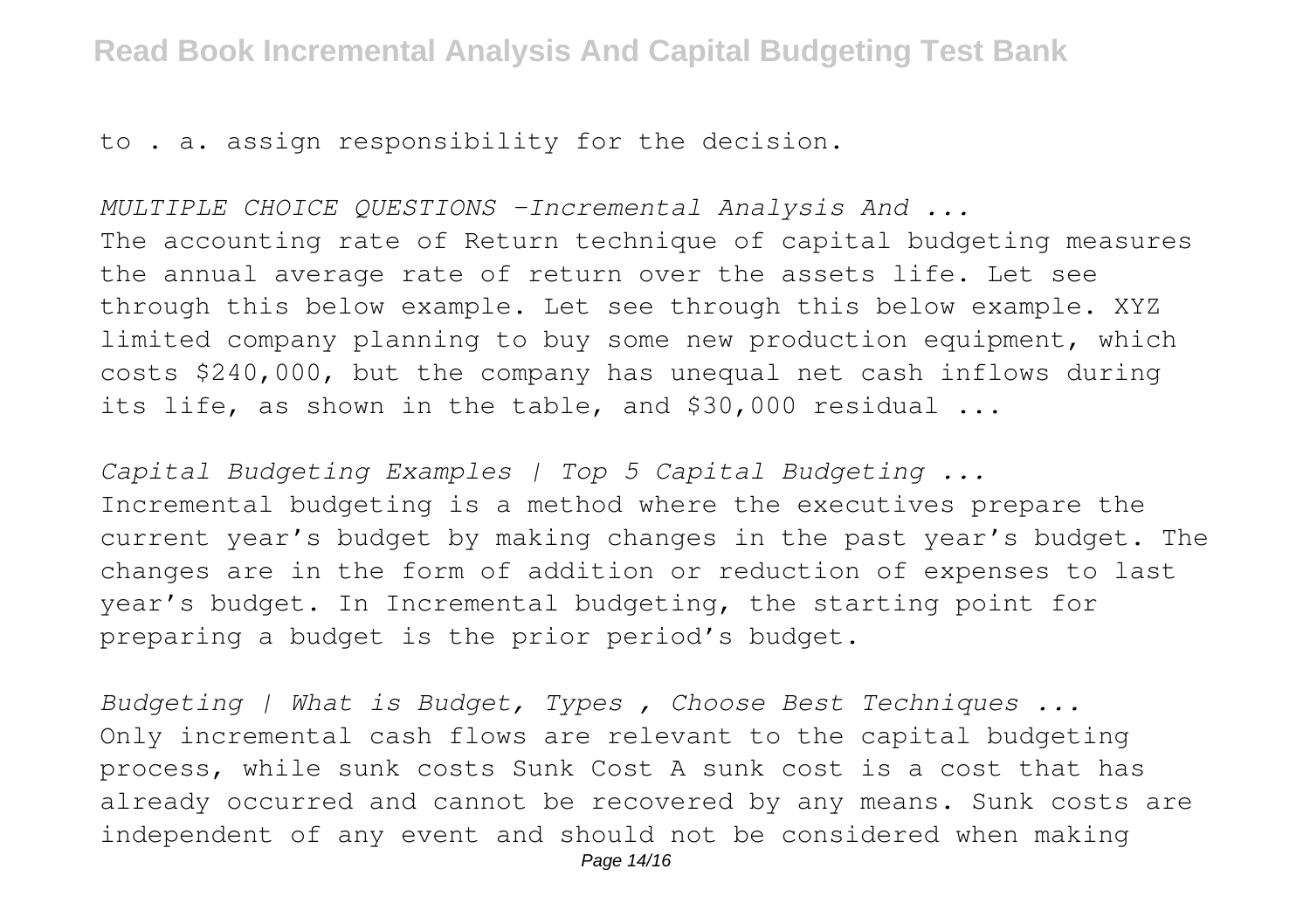investment or project decisions. should be ignored.

*Capital Budgeting Best Practices - Learn How to Evaluate ...* Incremental budgeting takes last year's actual figures and adds or subtracts a percentage to obtain the current year's budget. It is the most common method of budgeting because it is simple and easy to understand. Incremental budgeting is appropriate to use if the primary cost drivers do not change from year to year.

*Types of Budgets - The Four Most Common Budgeting Methods* Cash flows be calculated in incremental terms. All costs and benefits are measured on cash basis. All accrued costs and revenues be incorporated. All benefits are measured on after-tax basis. Evaluation of Capital Budgeting Proposals is based on Cash Flows because: Cash Flows are easy to calculate.

# *Capital Budgeting - MCQ-Adda*

Read Online Incremental Analysis And Capital Budgeting Test Bankbudget. It is the most common method of budgeting because it is simple and easy to understand. Incremental budgeting is appropriate to use if the primary cost drivers. Types of Budgets - The Four Most Common Budgeting Methods